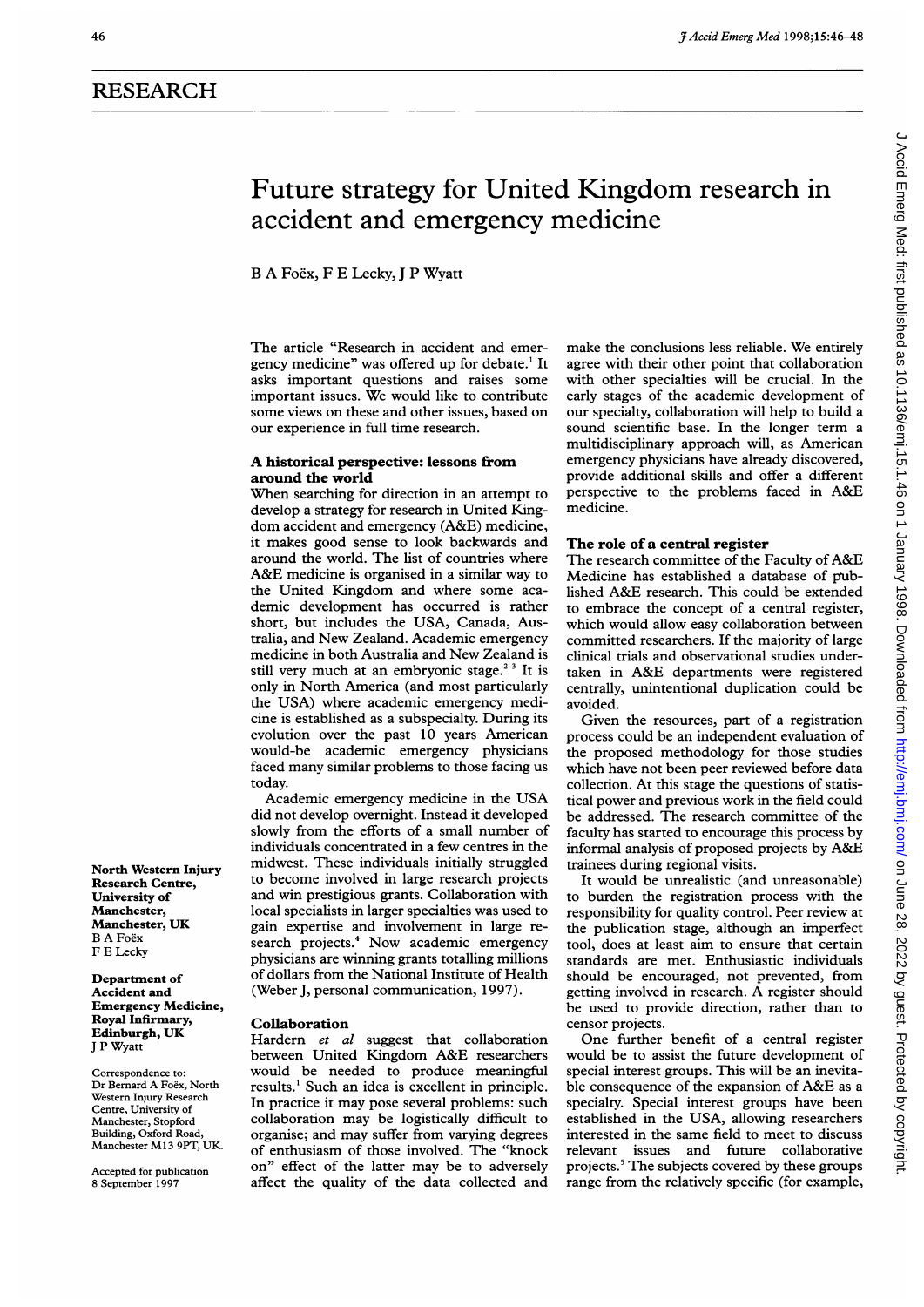asthma or CPR research) to the non-specific (for example, injury prevention).

#### Concentration of resources

Although the concept of spreading academic interest and expertise throughout a number of centres in the United Kingdom may sound attractive, it is unrealistic and has inherent disadvantages. A glance at the abstracts of recent faculty scientific meetings reveals the current concentration of A&E research within <sup>a</sup> handful of centres. This concentration of expertise enables trainees interested in research to receive informal training in an academic environment. It also offers some protection for consultants with significant research interests from the excessive administrative duties that limit American emergency physicians.<sup>6</sup>

Should there be a formal "concentration" exercise to provide the critical mass suggested for efficient and high quality research? Several criteria could be suggested along the lines of other research assessment exercises. These might include:

- (1) Proven track record:
	- External funding: MRC, Wellcome, Royal Colleges

Higher degrees achieved within the centre

Publications resulting from projects

- (2) Collaboration across or within the specialty:
	- International National
	- Local.

At the moment there are probably only a handful of centres which clearly fit these criteria. However, this will be a dynamic process and is likely to change once people start to be trained and move away from the established centres, but it may take many years.

## Aim of the research effort

It is an oversimplification to focus directly and purely on randomised controlled clinical trials (RCTs) aimed at "the improvement of patient outcomes."' Some important issues, such as accident prevention, and a determination of the best system for delivering emergency care, deserve attention but are not easily investigated using RCTs. Also-and most importantly-if the specialty is to have a scientific base to work from, there must also be an element of basic science research (for example, elucidating various pathophysiological mechanisms) where patient outcomes are a distant target. For example, the hypothesis driving the recent RCT in Houston (which is probably the best current evidence relating to fluid resuscitation) was generated by painstaking laboratory investigation as well as by a review of historical reports.8 <sup>9</sup> High quality basic science contributed by A&E specialists will reveal new directions for clinical research.

The precise allocation of resources should be determined by the quality of the research proposals rather than according to any fixed quota between basic and clinical projects. It may be that at different times the proportions will vary.

Initially, as collaboration with basic science departments is likely to be very important, there may be a preponderance of basic science research. In years to come there is likely to be more clinical research, led by those who were trained in the early years.

# The need to encourage research and identify priorities

Regardless of A&E practitioner involvement, research which affects the management of A&E patients will continue to occur. It must be an advantage for patients and the specialty if this research benefits from the skills and perspectives of those who work in A&E. Prioritisation may be important but should be informed by recognition of areas in which A&E researchers have a track record for producing important work. The current Cochrane review of RCTs in emergency medicine should identify areas where practice is not supported by high quality evidence. This organisation rigorously hand searches journals and conference proceedings for RCTs. Where feasible and appropriate, Cochrane interest groups will synthesise trial data to provide systematic reviews. These reviews are updated and acknowledged as "best evidence" on the effectiveness of treatment.

# Training in research

It is imperative that the issue of training in research is addressed. This will prove to be essential in order to provide the specialty with a high quality research base from which it can improve patient care and, in a sense, control its own destiny.

Adequate formal research training was not a part of the old system of higher specialist training, which allocated a half day a week for registrars and a whole day for senior registrars. Similarly, it is unlikely to be achieved within the new Calman training programme.<sup>10 11</sup> In order to establish scientific credibility, proper scientific training of those interested in research is essential. A full time commitment is required to prevent the researcher from being distracted by A&E clinical and administrative work. The best way that this can be achieved is through full time work for a higher degree in an environment providing adequate guidance and supervision. At present, this cannot be provided exclusively within the specialty. As in the USA, it is clear that would-be United Kingdom academic A&E physicians will need to collaborate in training with other groups. This collaboration has many advantages, as described above.

The aim of training in research is to acquire scientific skills and an understanding of the research process, in addition to completing a well designed project. This requires major funding, as in most instances the research training period will last much longer than the year allowed for within the specialist registrar Calman programme. The limited funding at the disposal of the Faculty of A&E Medicine will be largely irrelevant to this training. The real funding will have to come from the MRC, the Wellcome Trust, Universities, and other